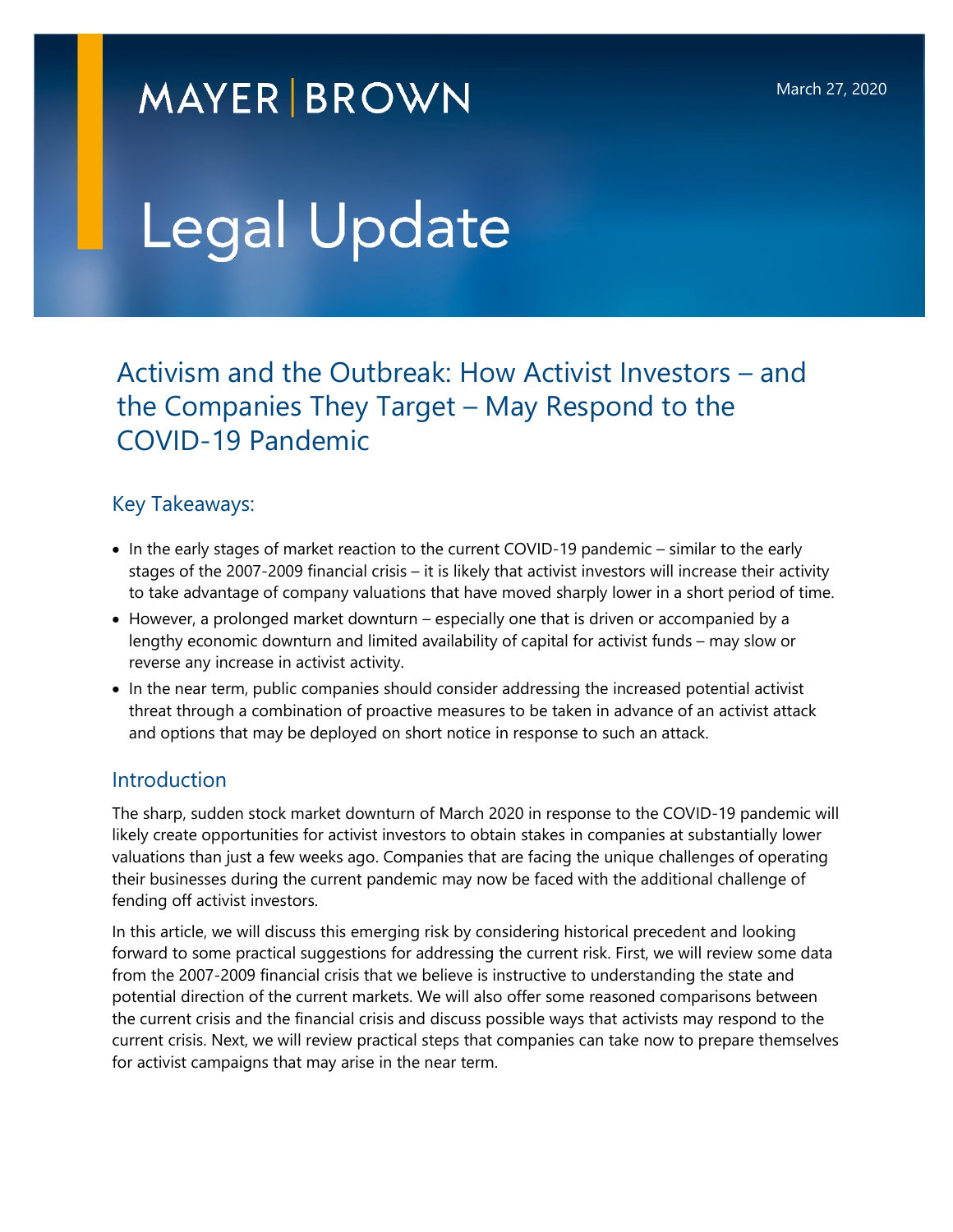## A Look Back: Activism During the Financial Crisis

According to data compiled by FactSet, the first half of the financial crisis – the second half of 2007 and the first half of 2008 – saw a sharp increase in the number of activist investor campaigns. In fact, the number of campaigns in 2007 rose to a level that was not seen again until 2015. In its commentary on the market at the end of 2007, FactSet reported that the fourth quarter of 2007 had been the busiest in terms of newly announced activist campaigns in recent memory and one of the most active quarters ever. While there were likely multiple factors driving the increase in activist campaigns during this period, one of these factors was undoubtedly the onset of the bear market and the attendant decreases in stock prices.

However, as market conditions continued to deteriorate in the second half of 2008 and 2009, numerous activist campaigns were abandoned and new ones failed to materialize. As credit markets ground to a halt and investors withdrew significant amounts from activist hedge funds, there was much less capital available to pursue activist investments. In addition, as market uncertainty increased and more companies were threatened by the prolonged economic downturn, there may have been less appetite among shareholders for the types of disruptive changes pursued by activists.

In addition, throughout the financial crisis, activist investors targeted companies across sectors. Data from FactSet, ISS and other sources indicates that certain sectors – including consumer discretionary and information technology – were some of the most popular targets for activists. But sectors such as financials, healthcare and industrials also received considerable activist attention during this time. One takeaway from this data may be that activists were less concerned with sectors and more concerned with companies' prospects for generating cash flow (or other fundamental attributes) and opportunities to agitate for changes that would produce rapid returns.

### A Look Ahead: Does History Repeat Itself?

While history often offers lessons for the future, no two crises are the same. Based on reasoned comparisons to the financial crisis, we believe that activist activity may evolve in six key ways:

- **1. Near-term increase in activist activity based on valuations** The recent precipitous declines in stock prices only amplify the power of the activist war chests currently available and are expected to lead to a near-term increase in activist activity. This increase, however, may be followed by a reversal and ultimately give way to a decrease in activist campaigns. This decrease will be more likely if market and economic conditions become depressed and remain so for an extended period of time, and if credit market conditions lead investors to withdraw capital from activist hedge funds, as they did during 2008 and 2009.
- **2. Activists may target prospects based on valuation rather than sector** Any increases in activism are likely to target companies across sectors, although this activity will likely be focused on sectors that have historically attracted activist attention. In particular, companies particularly hard hit by the pandemic may not be more or less likely to be targeted by activists. Rather, activists will continue to be opportunistic and target companies at attractive valuations that have issues activists believe they can address.
- **3. Certain fundamentals such as companies' cash positions may be viewed as favorable rather than indications of inefficiency** Some company attributes that would ordinarily attract the attention of activist investors may be pasrticularly valuable to a company in the current environment. For
- 2 Mayer Brown | Activism and the Outbreak: How Activist Investors and the Companies They Target May Respond to the COVID-19 Pandemic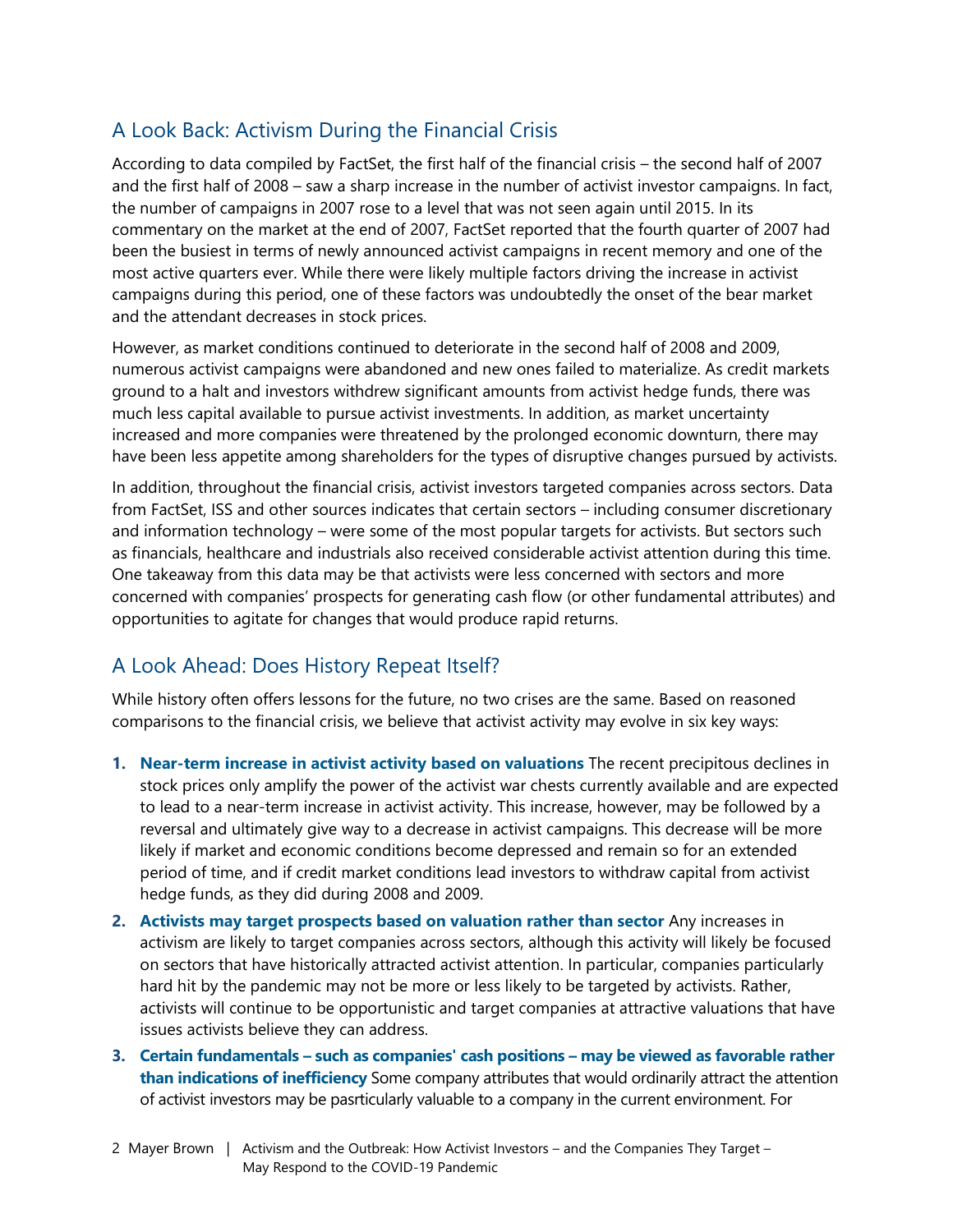example, companies that have large net cash balances may find that cash to be extremely useful in weathering a prolonged downturn caused by the COVID-19 pandemic. In the past, these companies might have been targeted by activists claiming that excess cash was not being used efficiently. As such, an attribute that may have previously been perceived as a vulnerability that might draw activist attack may now be viewed as a strength that is attractive to all investors (activist or otherwise).

- **4. It remains to be seen how public perceptions of activism in this environment will impact activity** It is unclear whether public perceptions of campaigns in the current environment will influence activist behavior – in terms of both the number of campaigns conducted and the nature of the campaigns and changes sought by activists. For example, some activists may be reluctant to be perceived as taking advantage of such a tragic situation outside of companies' control. At the same time, it seems unlikely that activists will press "pause" on their activity altogether. Rather, it seems more likely that activist campaigns may take different forms or seek more nuanced or narrow changes in companies, as we describe in the next item.
- **5. Activist theses will incorporate the effects of the pandemic** The COVID-19 pandemic might add a new gloss on activist theses that were prevalent to date. For example, M&A activism, which typically seeks a sale or break-up of the company or challenges an announced transaction in order to obtain better terms for shareholders, might be influenced by lower outlooks or projected performance or market prices of companies due to the effect of the pandemic. This might result in an activist challenging the deal price (agreed to by the board of directors of a company) on the basis that it does not represent full value for the company because it reflects an excessive discount for the effect of the pandemic. Alternatively, an activist may press for a sale of a company given the activist's negative view of the company's condition as a result of the pandemic, while the board and management believe that the company will weather the pandemic in better condition and that a sale would be ill-timed. Similarly, operational theses, which emphasize changes in the company's business to unlock value, might take into account a company's financial performance as a result of the pandemic (especially relative to its peers) and seek to bring about change based on the perceived failure of company management to prudently navigate the pandemic.
- **6. Activists may target companies with relatively small market caps** Following over a decade of increasing activity and number of activist investors, many large companies have either been targets of activists already or have taken measures to make themselves less attractive to activist investors. As a result, activists may find more opportunity – in the form of corporate governance issues and other opportunities – in companies with relatively small market caps, which market caps are likely diminished at current stock prices.

#### Preparing for Shareholder Activism During the Pandemic: First Steps

Because the circumstances of companies and the nature of activists vary widely, there is no universal detailed list of steps to take to prepare in advance for every possible activist approach precipitated by the COVID-19 crisis. However, there are certain initial steps that a company can take to best position itself to respond if and when it becomes the target of an activist arising out of the current pandemic.

First, engage in honest self-reflection. Take a hard look at your businesses and circumstances with the assistance of investment bankers, counsel and other outside advisors from the perspective of an activist. Are there aspects of your company that are likely to draw the attention of an activist? What are your vulnerabilities?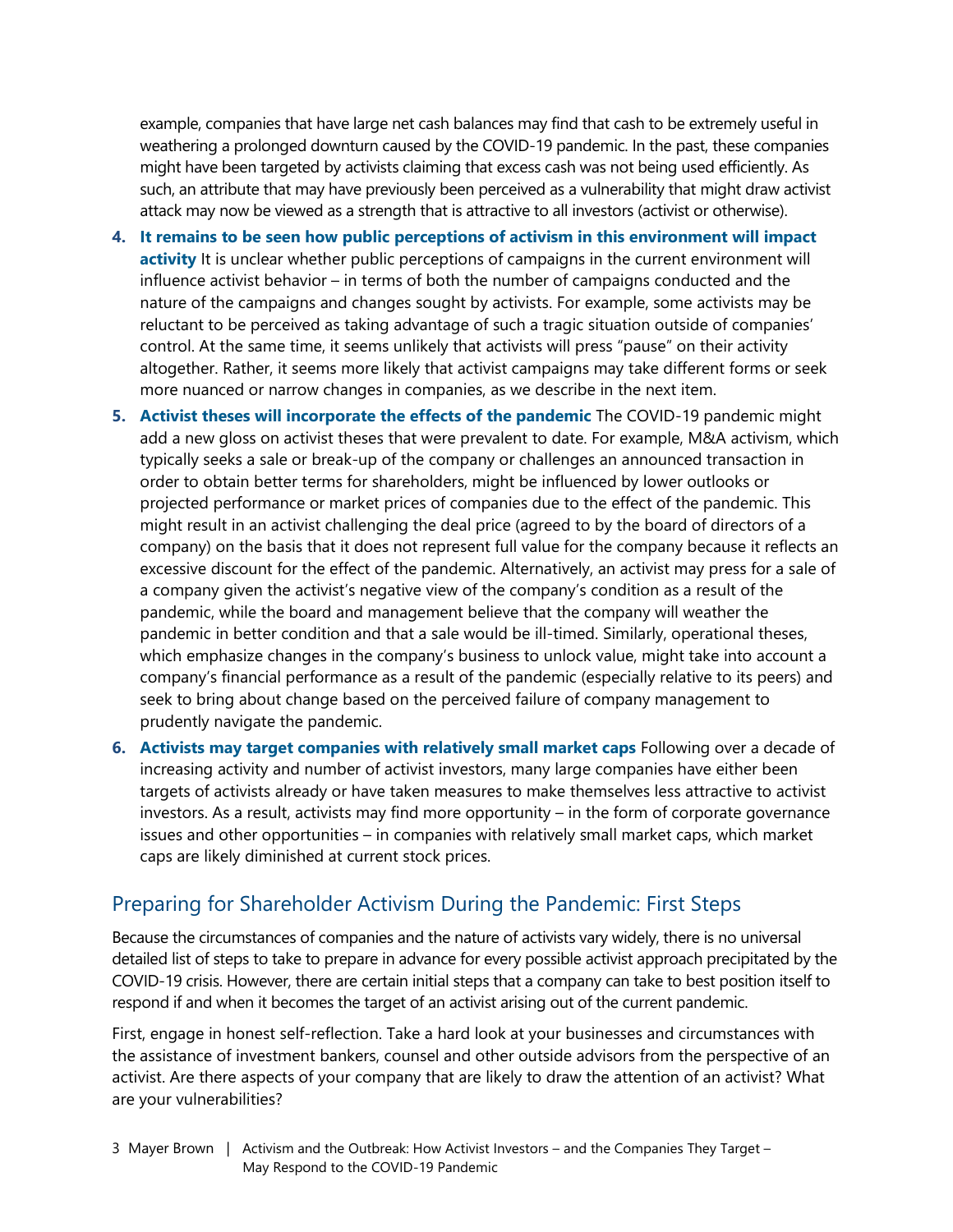From a performance perspective:

- consider how your stock is performing as compared to the general market and to peers in the current environment,
- confirm whether your company has established a well-thought-out strategy on how to manage the impact of COVID-19 *and* whether you have clearly articulated the strategy to the investment community as well as begun to execute against it,
- observe how peers are responding to the pandemic in different ways, and whether you might emulate any of their actions,
- identify any acquisitions or other decisions that an activist may focus on and criticize,
- understand your underperforming businesses and/or non-core assets that might lead to an argument that divestitures should be made, including whether there are any unique challenges to your business that have been exacerbated by COVID-19,
- review any criticism from analysts or other negative press, in particular in relation to your response to the pandemic, and
- consider whether there are ways in which an activist could see an opportunity during or shortly after the pandemic to effectuate quick changes to drive a short-term impact your market value.

More generally, from a management perspective:

- analyze your level of debt and/or excess cash (and consider whether you have clearly articulated to the investment community any related plans), as well as compare your levels to those your peers are maintaining in the current environment,
- identify any corporate governance matters that may be improved, including any ISS recommendations against directors or any shareholder proposals received,
- understand the perceptions of your management team and directors and the relationship between the management team and the board, and
- consider your board composition, including whether any individuals have stayed too long, whether the board has the correct skill set necessary to guide your company through the pandemic and, more generally, the diversity expected for a public company in your industry and whether the board has an appropriate level of independence from management.

Second, in addition to monitoring public filings generally, carefully watch for increases in trading volume compared to historical volume and, in particular, compared to peers in the current environment, any new trading firm becoming a top trader of shares (particularly when the firm is typically used by activists) and/or accumulations by activists, hedge funds or new institutional shareholders. Any of these may be an indication that an activist is accumulating shares.

Third, review your corporate organizational documents and agreements to determine whether changes should be made to strengthen your ability to deal with an activist. Consider, for example, whether you should modify your advance notice by-law provisions applicable to shareholder proposals or director nominations. Also consider having a shareholder rights plan "on the shelf" and available for adoption on short notice (noting, however, that a poison pill may be of limited value in dealing with an activist that does not seek a large stake in the company).

Finally, focus on and cultivate your relationships with your shareholders, analysts and the media. Ensure that throughout the pandemic you maintain and further strengthen a robust communication